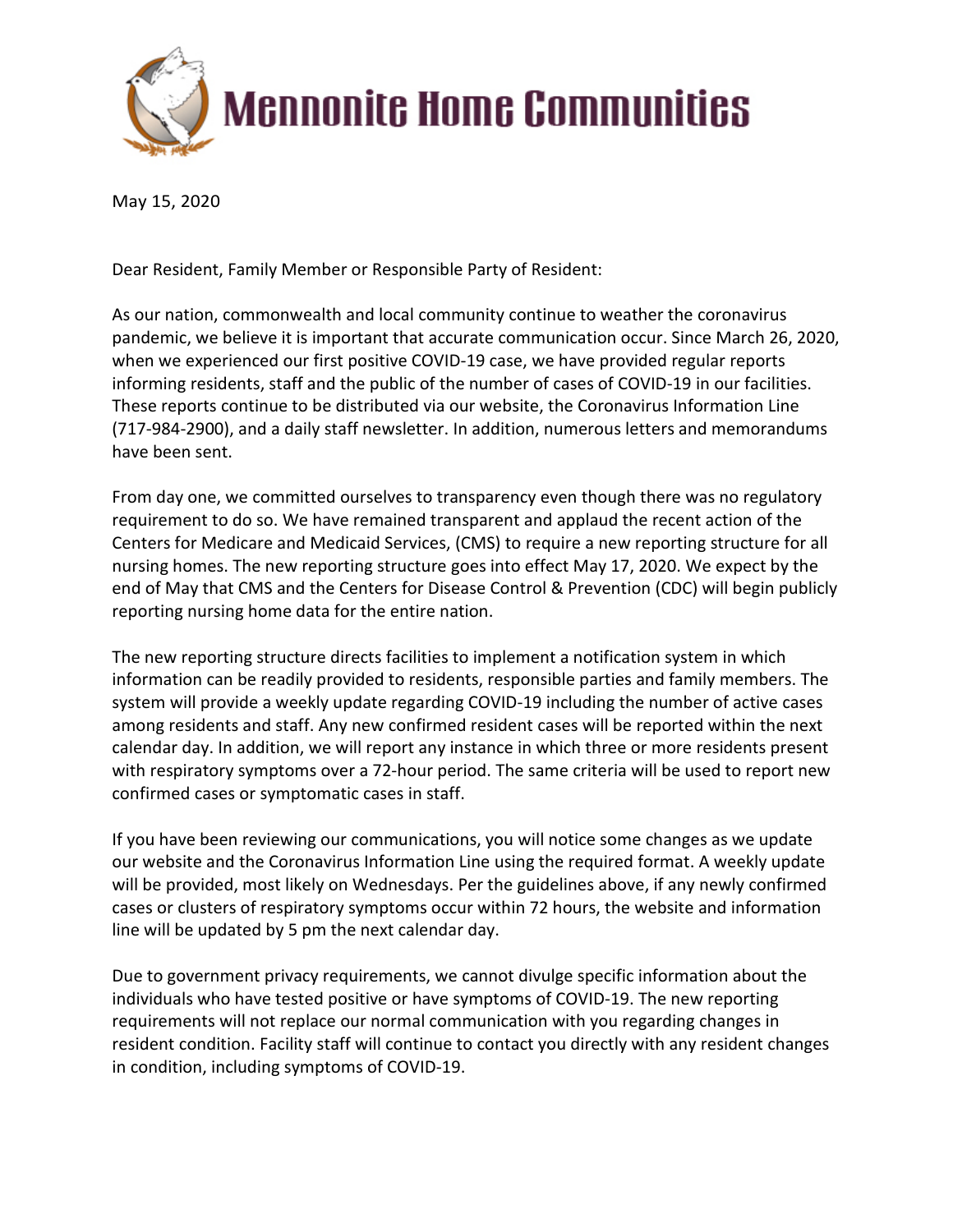We continue to actively work at mitigation and containment of COVID-19 within the facility by following guidance from the Centers for Disease Control and Prevention (CDC), the Center for Medicare and Medicaid Services (CMS), the PA Department of Health and Emergency Management Agencies to reduce the spread and impact of COVID-19, such as;

- Enhanced infection control precautions
- Screening residents, staff, and essential visitors for respiratory symptoms
- The use of Personal Protective Equipment
- Restricting visitation and entry of people to the building
- Testing staff and residents for COVlD-19 based on current protocols and availability of tests
- Postponing communal activities

Should you have any questions regarding your family member, please contact Josh Bashore-Steury, Director of Personal Care (717-391-3661) or Jennifer Eslinger, Nursing Home Administrator (717-391-3620). Continue to reach out to facility staff to assist you in communicating with your loved ones. We can assist with Zoom meetings, Facetime, Skype, phone calls and other options to keep in touch.

Please review the enclosed FAQ insert for additional information.

Our residents and staff appreciate the support from the community during this unprecedented time.

Sincerely,

John Sauder, President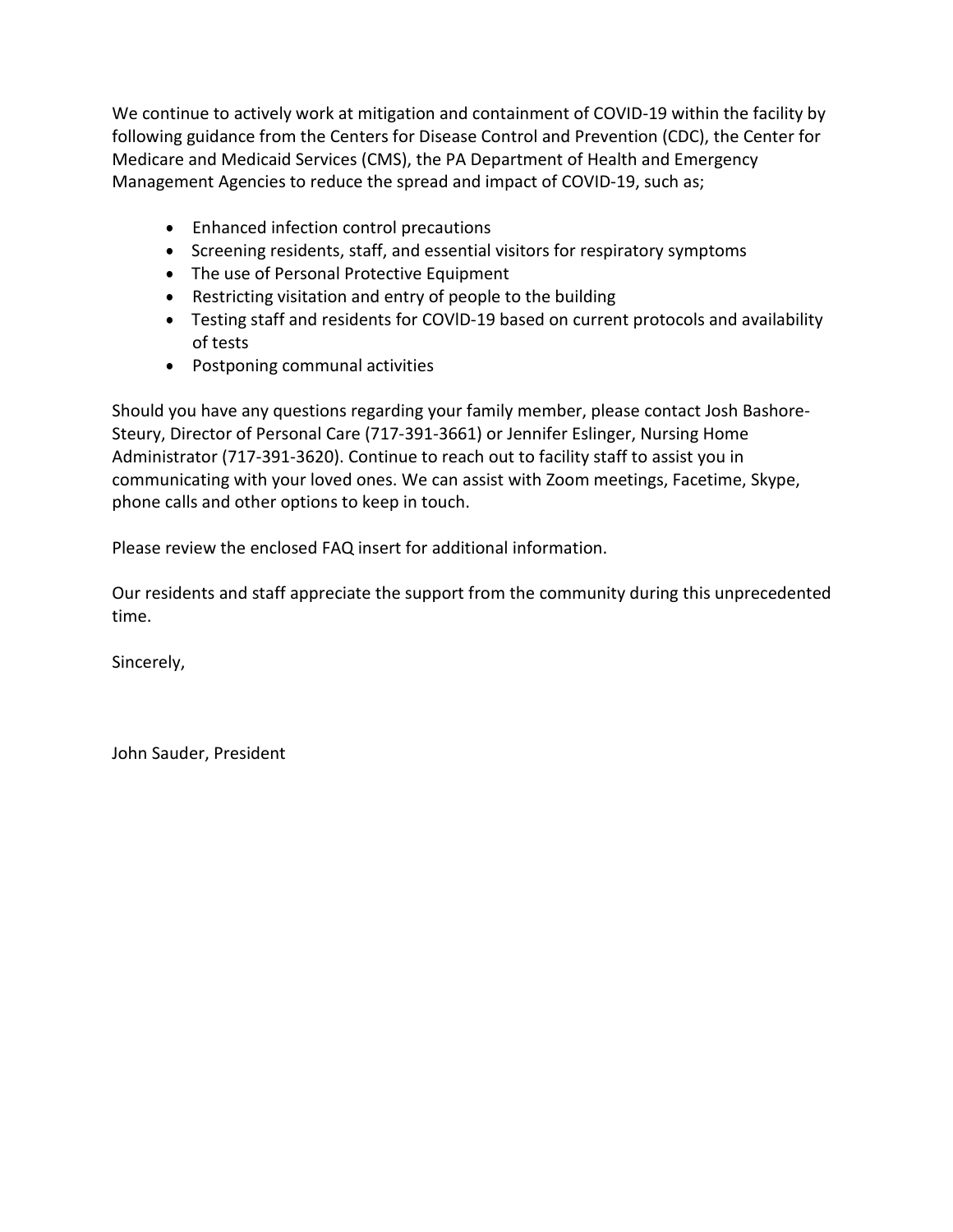# **COVID-19 FAQs**

Adapted from the Pennsylvania Department of Health document**:** *"INFORMATION FOR FAMILIES OF NURSING CARE FACILITIES STAFF AND RESIDENTS; FREQUENTLY ASKED QUESTIONS"*

# **1. What precautions is Mennonite Home Communities (MHC) taking to protect residents against COVID-19?**

The Centers for Disease Control and Prevention (CDC) recommends nursing care facilities implement aggressive action to prevent the introduction and spread of COVID-19. MHC is restricting visitors, implementing sick leave policies for ill staff, restricting movement of residents and group activities, and actively checking every person entering a facility for fever and symptoms of illness. All staff and others (e.g., contractors) entering MH (Mennonite Home) and WCV (Woodcrest Villa) are required to wear masks, which helps prevent the spread of illness should one of them carry the virus and not have symptoms yet.

# **2. What is MHC doing about outside visitation? Who can visit and when?**

MHC has followed CDC guidance on visitation policies since the beginning of our response to COVID-19 and will continue to do so until we can be sure visitation will not put residents and staff at risk. We understand that limiting visitation is hard for residents and families; however, contact with visitors is the primary way that residents could become exposed to and contract COVID-19. In order to protect residents and staff, we need to continue limiting visitation, despite how challenging that is. The following limits are in place until CMS changes guidance:

- Family and friends of residents living outside the facility are not able to visit residents, including visits from residents from personal care homes, assisted living residences, or continuing care communities to nursing care facilities;
- All non-essential workers and volunteers (i.e., barbers, beauticians) are not allowed to enter the facility;
- The following persons are allowed access to residents if wearing appropriate personal protective equipment (PPE):
	- o Health care workers who provide services such as hospice and home health care;
	- o Physicians, nurse practitioners, physician assistants and other clinicians may treat residents under their care;
	- o The Department of Aging, the Area Agency on Aging and the Department of Human Services may have access *when there has been a report of serious bodily injury, sexual abuse, or serious physical injury*.

# **3. What is the appropriate screening protocol for residents?**

MHC actively monitors residents per current CDC guidelines. If any two of the signs and symptoms of COVID-19 are detected in any resident, staff in the facility:

- Initiate precautions per CDC guidelines;
- Check room air pulse oximetry; and
- Increase frequency of vital sign screening, including pulse oximetry, to every 8 hours;
- Screen for COVID-19.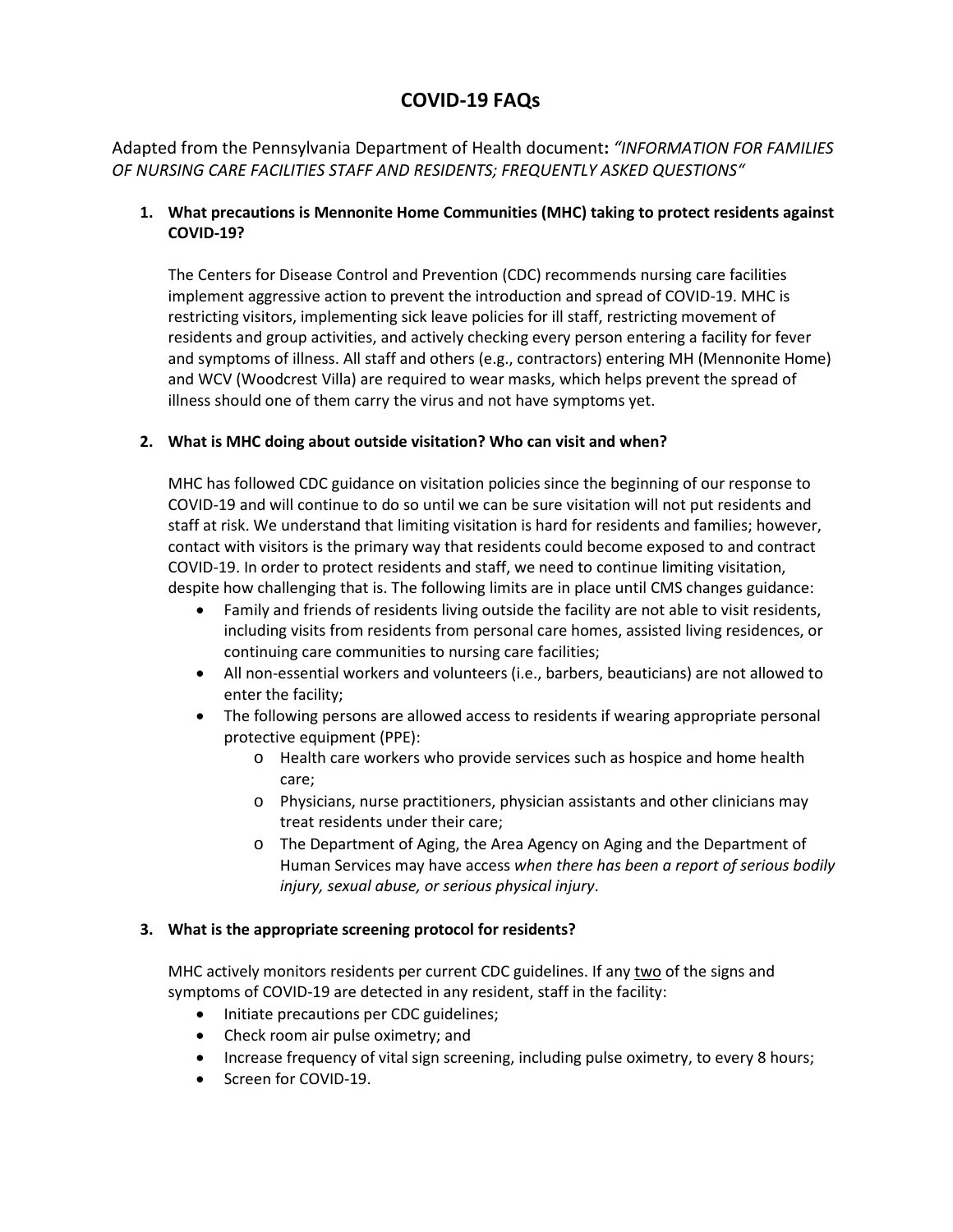If any one of the signs and symptoms is detected in any resident:

- Initiate precautions per CDC guidelines;
- Check a room air pulse oximetry; and
- Increase frequency of vital sign screening, including pulse oximetry to every 8 hours

### **4. What is the screening protocol for staff who are suspected of having COVID-19?**

Staff are screened upon entering the building using a checklist which follows The Centers for Medicare and Medicaid Services (CMS) guidance to actively take employees' temperature and document absence of shortness of breath, new or change in cough, and sore throat prior to starting a shift. Employees are also screened and have their temperature checked at the end of their shift. Sick employees are required to stay home. If an employee becomes ill during their shift, they must leave the building immediately while wearing a facemask and self-isolate at home.

# **5. What can MHC offer to keep families involved?**

There are several options we can offer to residents and their families:

- Providing alternative means of communication for people who would otherwise visit, such as virtual communications (phone calls, video or other means of communication);
- Posting regular updates on the MHC website;
- Sending written communications to provide general updates for families to stay in touch with what's happening at the facility;
- Providing a Coronavirus Information Line (717-984-2900) with a voice recording that is routinely updated with a general update about what's happening at the facility.

#### **6. Why are residents being confined to their rooms?**

According to CDC guidance, residents should stay in their rooms to avoid spreading the virus. Until CMS lifts this restriction, residents should stay in their rooms (to the extent possible), except for medically necessary purposes. If residents must leave their rooms, they are provided a face mask or face covering, practice hand hygiene, limit their movement in the facility, and engage in social distancing (staying at least 6 feet away from others). Remember, this is for the health and safety of the residents.

#### **7. What activities are permitted?**

Residents are able to continue activities in their rooms that they normally would. When CMS lifts restrictions, group activities and communal dining will resume.

# **8. When there is a COVID-19 confirmed case in the facility, should others with symptoms be tested?**

Once COVID-19 is confirmed in a facility, it is likely that other residents have been exposed. The Department of Health recommends testing all nursing care facility residents who have symptoms of COVID-19.